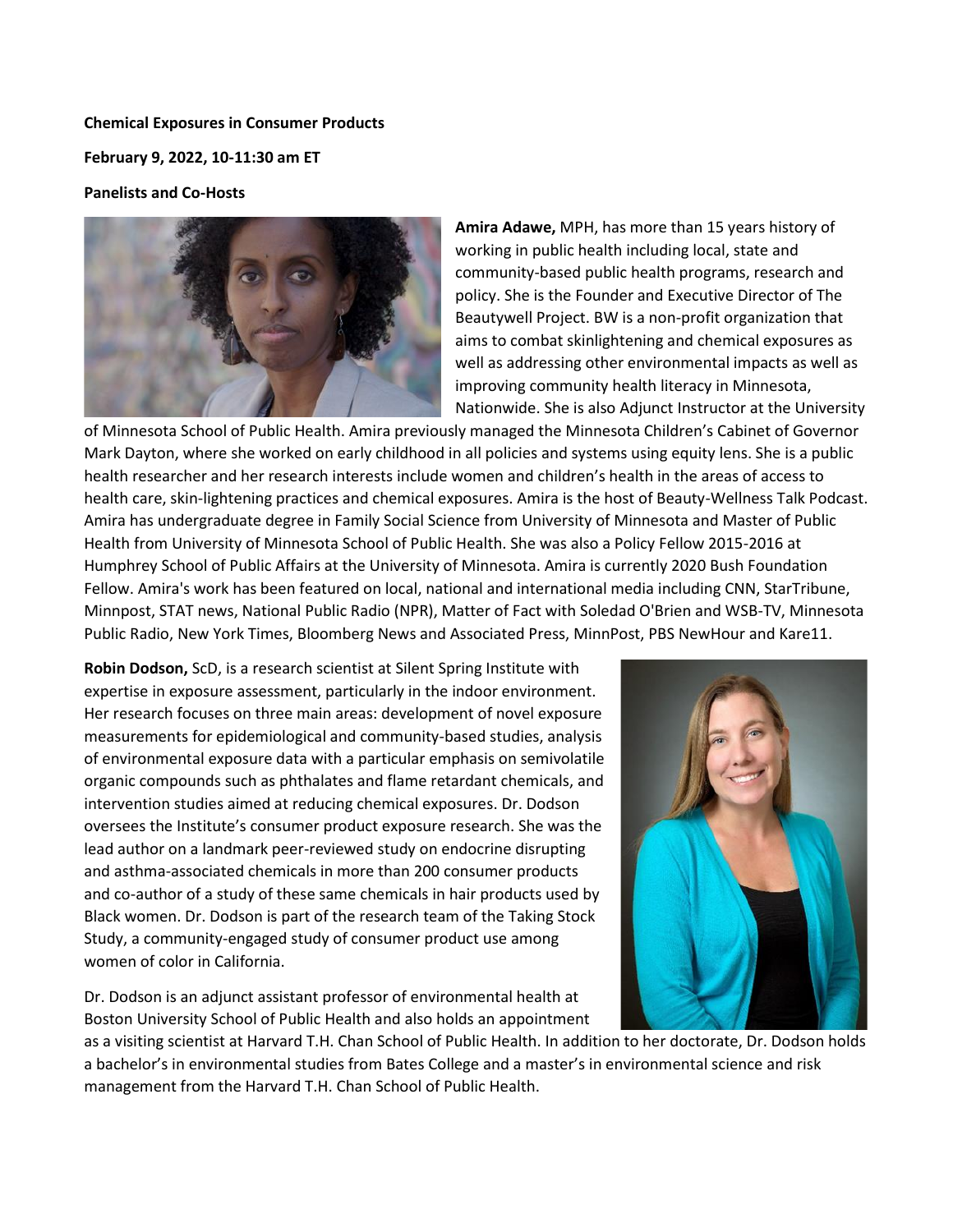

**Jasmine McDonald,** PhD, is an Assistant Professor in the Department of Epidemiology at the Mailman School of Public Health. She received her Doctorate in 2009 from the Biological Sciences in Public Health Program at Harvard University with a concentration in Immunology and Infectious Disease. She then pursued postdoctoral training in breast cancer epidemiology from the University of Pennsylvania and Columbia University. As a multidisciplinary trained molecular epidemiologist, her research program provides unique perspectives and novel study designs to examine the complexities of breast cancer etiology and risk reduction across the life course. Her research portfolio integrates individual level factors (e.g., health behaviors) and the macroenvironment (e.g. physical, social, microbial environment) with biology (e.g. endocrine disruption, epigenetic modification) to inform how these multiple levels of etiology impact breast cancer risk across the lifecourse - from early life to adulthood. Much of her portfolio is nested within populations that have a higher burden of

cancer including those with a genetic predisposition, racial and ethnic minorities, and young women. Also, an avid teacher and mentor, Dr. McDonald was awarded the 2021 Columbia University Teaching Award for her dedication and excellence in teaching, mentoring, and community engagement. Dr. McDonald teaches Cancer Epidemiology within the Mailman School of Public Health, is the Assistant Director of Cancer Education at the Herbert Irving Comprehensive Cancer Center (HICCC) and is the Co-Director of the CURE Program at the HICCC. The CURE program is catered to high school and undergraduate students from underserved backgrounds and communities and has hosted over 40 students since 2015. Dr. McDonald also actively engages with the community from a research and educational perspective on the harmful role of endocrine disruptor chemicals within personal care products.

**Mike Schade** is the Director for Mind the Store, a national campaign that challenges the nation's leading retailers to transform the marketplace away from hazardous chemicals and towards safer alternatives. Mind the Store is a program of the national organization Toxic-Free Future. For the previous nine years, Mike was the Markets Campaign Coordinator with the Center for Health, Environment & Justice (CHEJ), a national environmental health organization where he led national campaigns to phase out PVC plastic, phthalates, bisphenol A (BPA) and dioxin in consumer products and packaging. Prior to CHEJ, he was the Director of the Buffalo office of Citizens' Environmental Coalition (CEC), a NY statewide grassroots environmental health organization. He has a B.S. in Environmental Studies from the University at Buffalo and lives in the Hudson Valley of NY